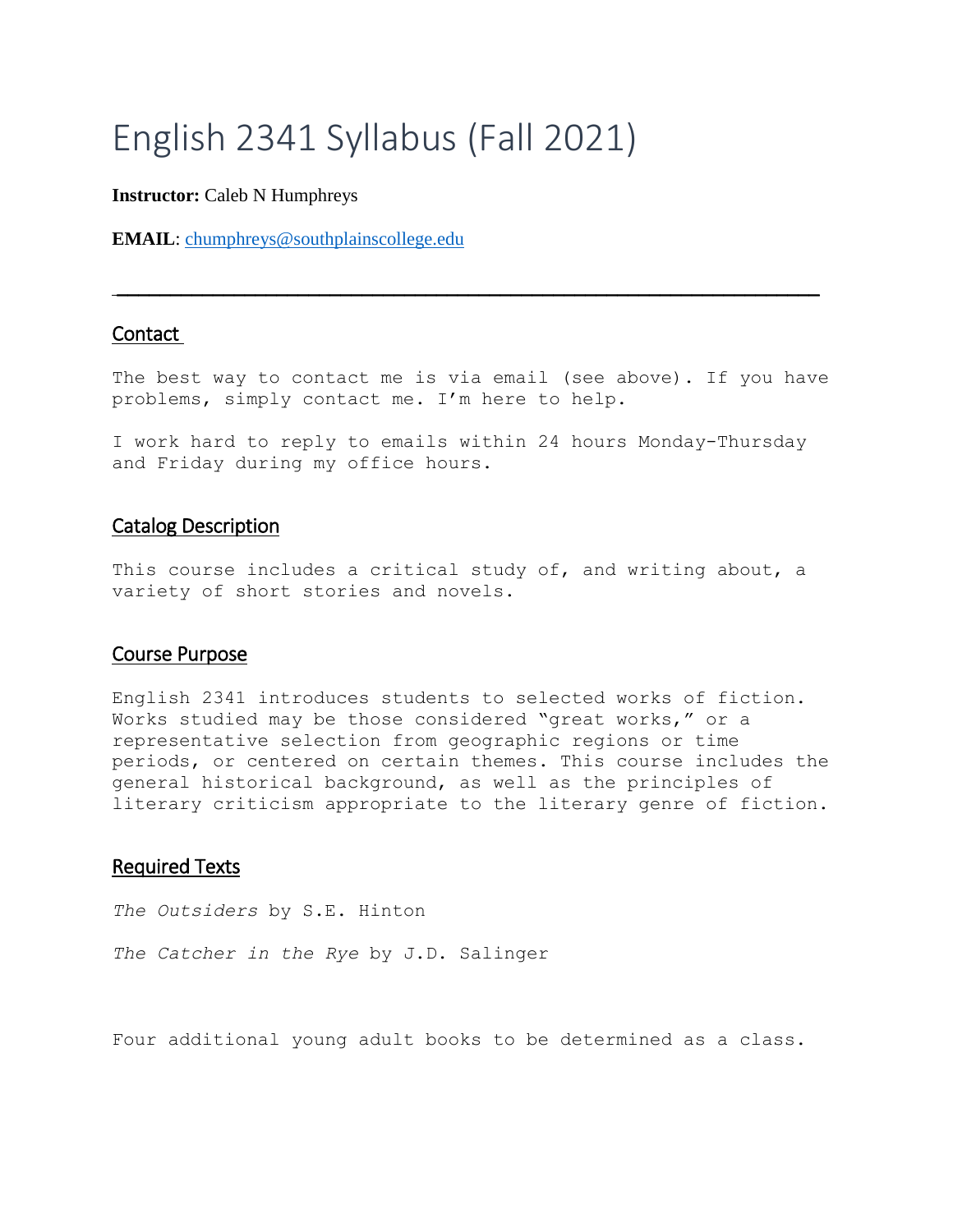## Course Curriculum Objectives Addressed

- **Communications skills**—to include effective written, oral and visual communication
- **Critical thinking skills**—to include creative thinking, innovation, inquiry, and analysis, evaluation and synthesis of information
- **Social Responsibility**—to include intercultural competence, knowledge of civic responsibility, and the ability to engage effectively in regional, national, and global communities
- **Personal Responsibility**—to include the ability to connect choices, actions, and consequences to ethical decisionmaking.

## Student Learning Outcomes

Upon completion of the course, the student will show competence in the course objectives listed below:

- 1. Critically evaluate works of fiction in terms of the elements of fiction (plot, setting, characterization, symbolism, tone, point of view, figurative language, etc.)
- 2. Understand the biographical, cultural, and historical contexts of fictional works written during particular time periods
- 3. Evaluate the distinguishing characteristics of works of fiction, especially in order to analyze literary works as expressions of individual or communal values within the social, political, cultural, or religious contexts of different literary periods
- 4. Show an understanding and refinement of the skills of expository and argumentative writing already developed in English 1301 and 1302
- 5. Apply critical thinking to the study of drama and to the writing of analytical papers
- 6. Use a library and relevant internet sources for research purposes
- 7. Research and write an accurately documented paper, using MLA style or other assigned documentation style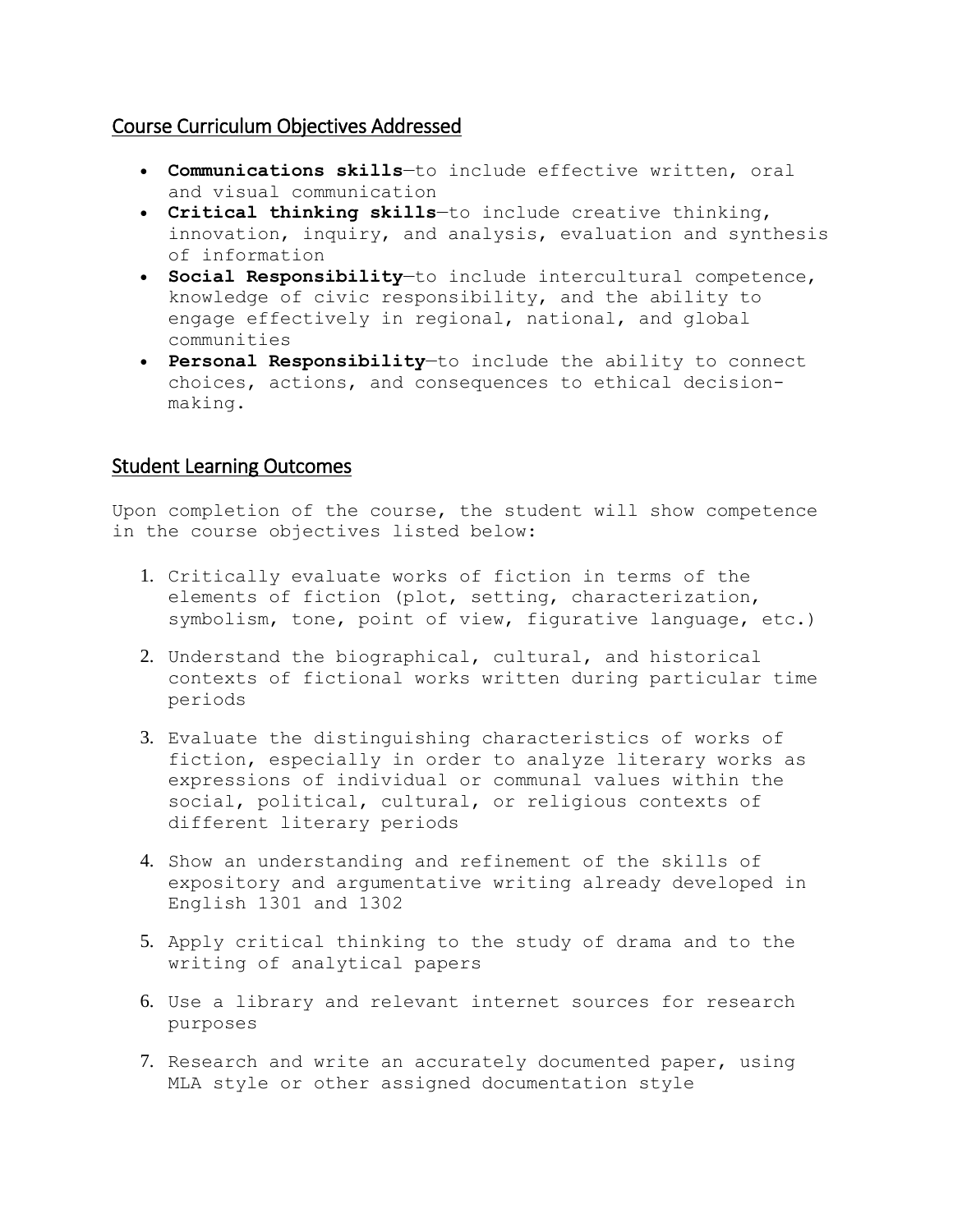8. Participate in class discussions or group work over the literature in the course

#### Course Work

| Reader Response Papers (x4)  | 40 <sub>8</sub> |
|------------------------------|-----------------|
| Misc. Homework and Summaries | 40 <sub>8</sub> |
| Final Project/Essay          | 20%             |

#### Grade Availability

You will always have access to your current grades. Simply click on the *My Grades* link to view individual assignment grades (and feedback) and your current course average. You should check your grades weekly.

#### Grading Timeline

I will try to get your major assignments graded within two weeks.

## Reading Assignments

**Assigned reading is a requirement for this course**. Readings will be assigned every week. Any information discussed in the assigned reading may be included in your reading quizzes, even if it was not explicitly mentioned in the lecture or PowerPoints.

## Reading Responses

For each novel you will write a Reading Response mini-essay. Students only need to submit four of these. Extra credit will be given for every additional essay submitted.

#### Submitting Essays

You will submit papers and reading responses under the Writing Assignments tab on Blackboard.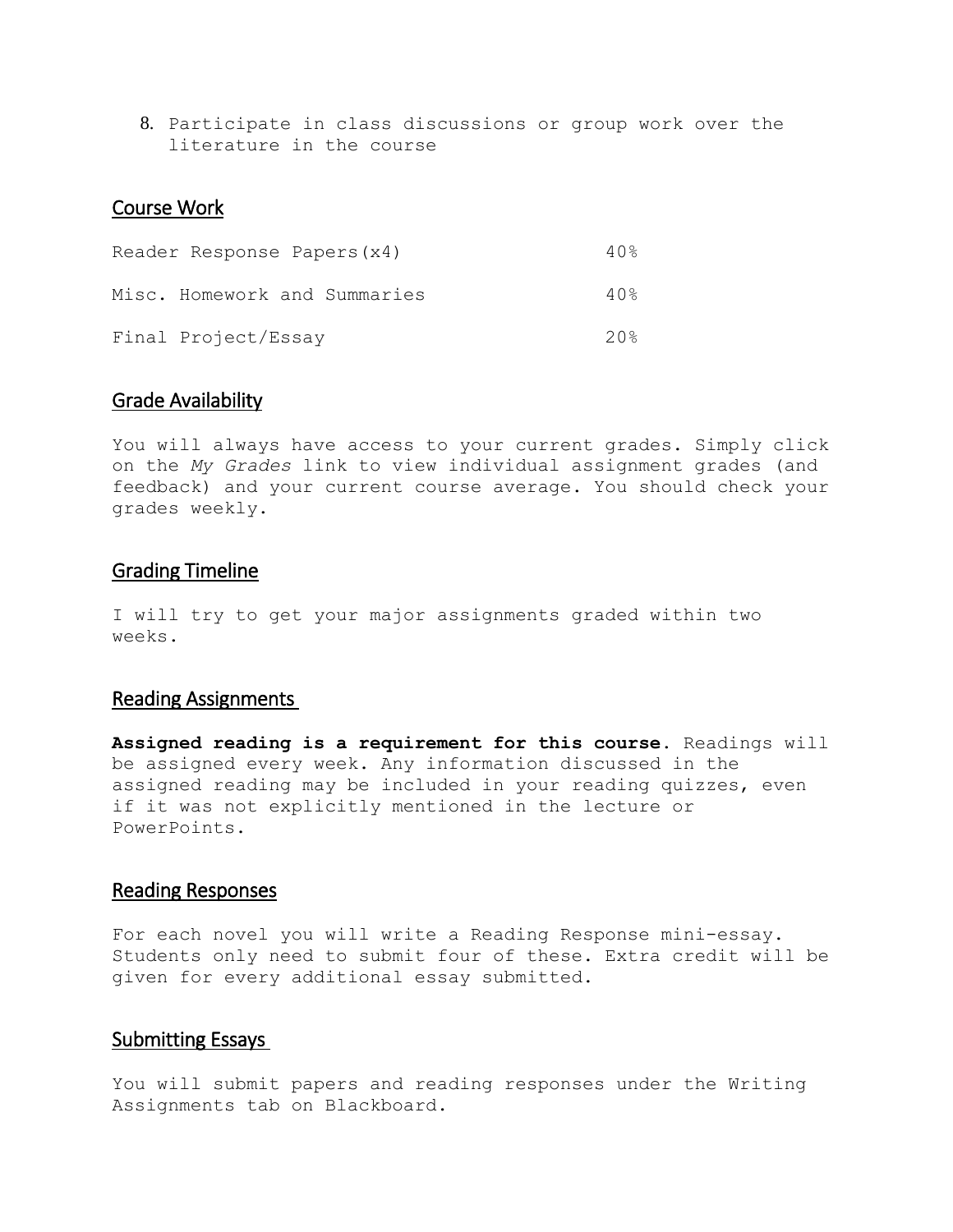- Papers must be saved and submitted as Microsoft Word files (.doc or .docx). These are the only formats that Turnitin will readily accept.
- If I can't open your file, it will receive a zero.
- All written work must be formatted according to MLA style. (See link under the Links tab and MLA Handout under the Handouts tab.)
- Once your paper has been graded, you will be able to view my feedback.

## **Turnitin**

Work and essays written **MUST** be submitted to Turnitin via Blackboard. An unfavorable Turnitin report may result in a zero for the assignment. A failure to upload to Turnitin will result in a zero for the written work, regardless of quality.

## Late Work Policy

In order to treat all students fairly, late work will not be accepted in this course, unless there are extreme circumstances. All major assignment due dates are on the Course Schedule. See below.

## Methods of Evaluation

Student work is evaluated by means of A, B, C, D, and F: Superior, Good, Average, Poor, and Unacceptable. Numerical grades are assigned for convenience in averaging grades only. Essays and writing assignments will be evaluated according to the following criteria:

1. Use of the conventions of standard grammar. 2. Use of the appropriate method of development for the assignment. 3. Use of the principles of unity and coherence. 4. Use of logical, factual arguments to advance the thesis of the assignment.

## Academic Integrity

The guidelines set forth in the South Plains College catalog will be followed. From the catalog: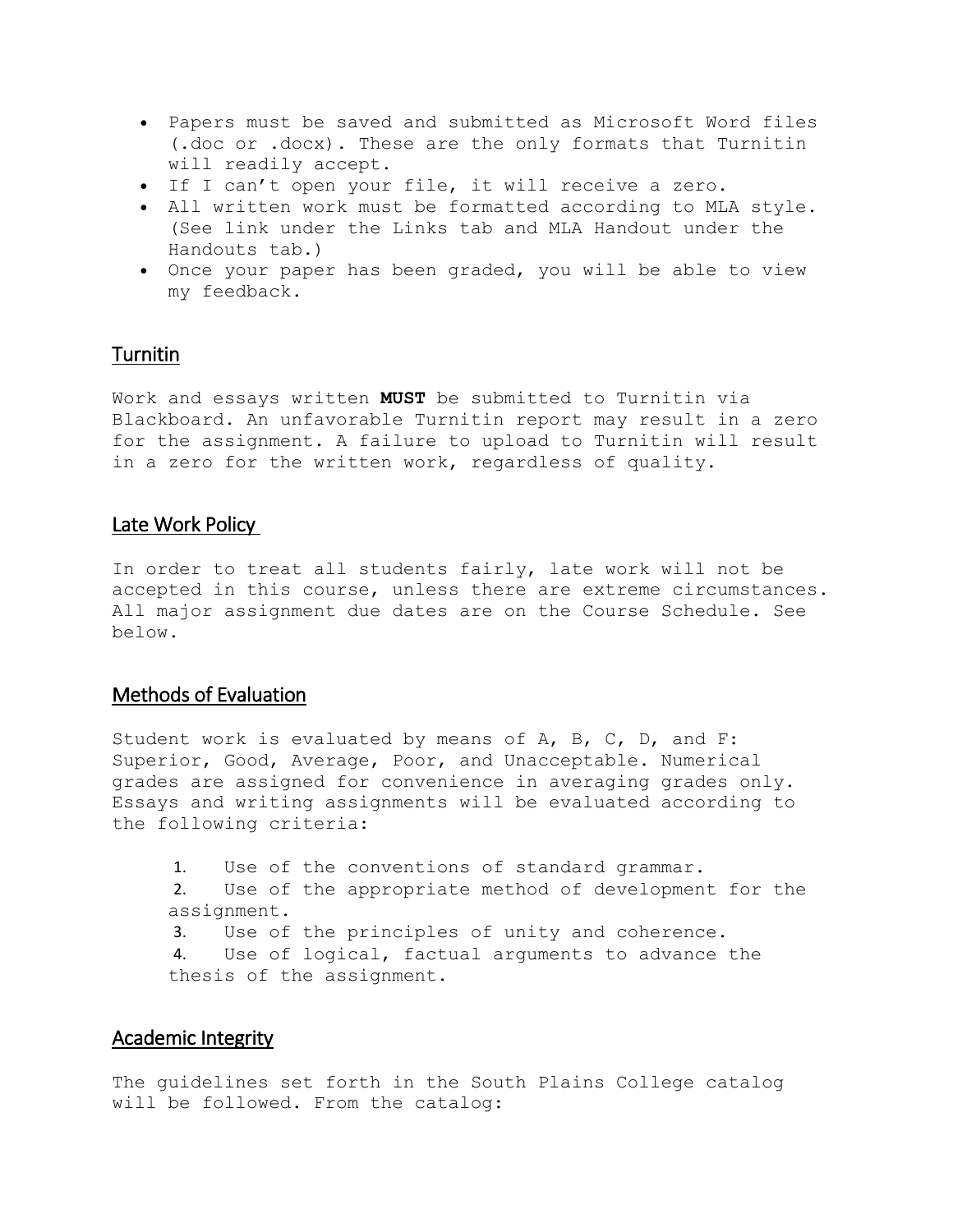**Cheating**: Dishonesty of any kind on examinations or on written assignments, illegal possession of examinations, the use of unauthorized notes during an examination, obtaining information during an examination from the textbook or from the examination paper of another student, assisting others to cheat, alteration of grade records, illegal entry or unauthorized presence in an office are examples of cheating. Complete honesty is required of the student in the presentation of any and all phases of course work. This applies to quizzes of whatever length, as well as to final examinations, to daily reports and to term papers.

**Plagiarism**: Offering the work of another as one's own, without proper acknowledgment, is plagiarism; therefore, any student who fails to give credit for quotations or essentially identical expression of material taken from books, encyclopedias, magazines and other reference works, or from the themes, reports or other writings of fellow student, is guilty of plagiarism.

*Plagiarism* is another word for academic dishonesty and is a form of theft. All of the writing and the ideas in your writing (e.g., journals) must be your own. Any attempt to pass off the work of someone else as your own will result in an F for the course.

Failure to comply with this policy **will** result in a **'0'** (no credit) for the assignment and can result in an **"F"** for the course if circumstances warrant. Please note that essays cannot be "recycled" – reusing previous essays that you have written is still a form of academic dishonesty. All writing in this class must be new and original.

#### Blackboard, Internet Access, and Word Processors

Blackboard is the website host for our class, where you are able to view and access homework, view and print out class *PowerPoint* lessons, check your grades, view the syllabus, and utilize additional links. You will need internet access and a word processor to complete your homework assignments. If you do not have a computer or reliable internet access, you will need to plan time into your weekly schedule to use the SPC computer labs on the Levelland, Reese, or ATC campuses or find a computer with reliable, fast internet access and a word processor that you can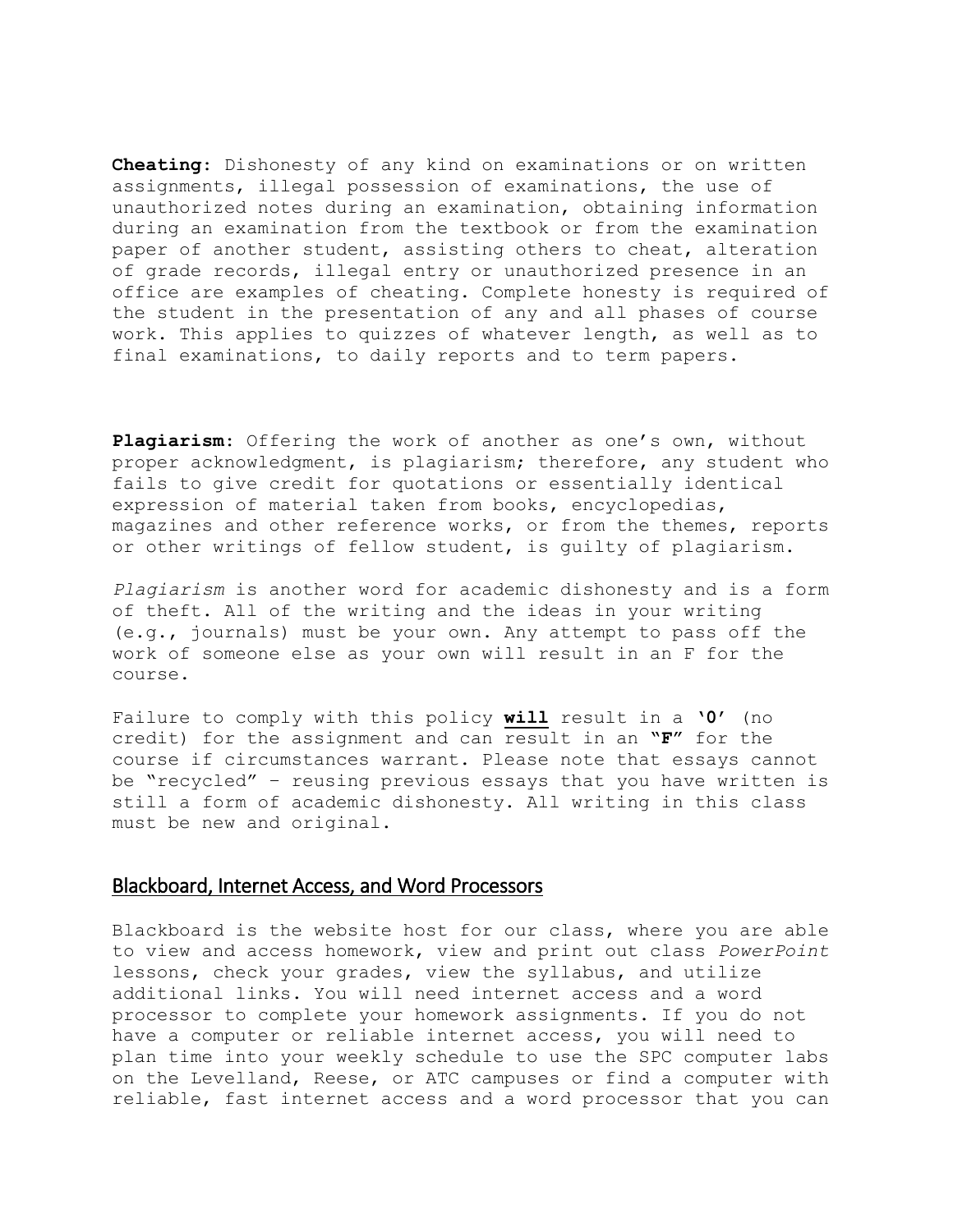use on a regular basis. Access our Blackboard course from the SPC homepage: http://www.southplainscollege.edu/ or at:

[https://southplainscollege.blackboard.com](https://southplainscollege.blackboard.com/)

Frequently, you will need to view *PowerPoint* presentations and *Microsoft Word* files, as found under the *Course Content* tab. In order to fully participate in the course, you will need access to *Microsoft Office.* SPC provides *Office 365* for free for all students. You can download the programs here:

[https://office.com](https://office.com/)

## Attendance Policy

If you have not logged into the course by the twelfth class day (September 15), your access to the course will be blocked and the Registrar's Office will remove you from the class roster. I recommend that you access English 2341 every week. To be successful, do NOT procrastinate until the night before assignments are due.

## Online Etiquette

Since you are college students, you are expected to conduct yourselves professionally. Be Respectful. Show respect to yourself, your classmates, and your instructor. Be courteous and professional in all your written communication. Any student who displays rude or confrontational behavior will be permanently blocked from the course.

## Tips for Success

- 1. **Professional Writing**. Your written work and communication should reflect that you are in a composition course. All essays should be written in scholarly, Standard Academic English.
- 2. **Communicate**. If you do not understand the assignment, email me. I am here to help you! However, try to contact me in a timely fashion. Do not email me the night before an assignment is due. I work hard to respond to emails within 24 hours, except on the weekends.
- 3. **Be Organized**. Give yourself enough time to read the assigned chapters and to complete each assignment. Do not fall behind in the course.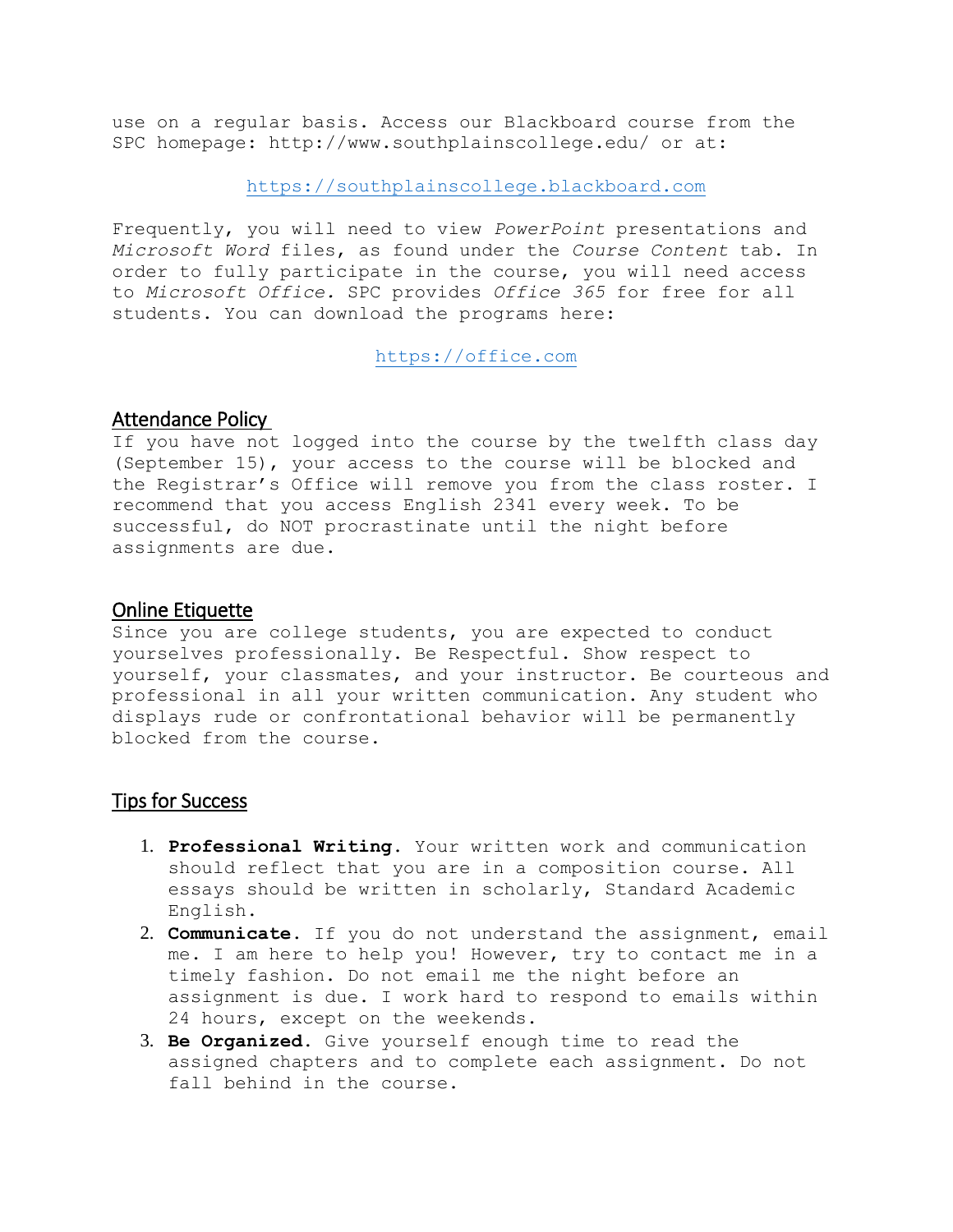- 4. **Be Studious.** Internet courses require self-discipline, organization, and motivation. You need to set aside time each week to "attend" this class.
- 5. **Have fun.** As cliché as this sounds, this course is meant to be enjoyable! Have fun.

#### Mental Health

Any student needing individual counseling for issues such as depression, anxiety, adjustment to college, stress management, and substance abuse may visit the Health and Wellness Center to chat, confidentially, with licensed mental health professionals who provide services free of charge to current SPC students. Call or visit on Levelland Campus  $(806)$  716-2529 from 8:00 am -4:00 pm. Students wanting to set up a counseling session will have an option to be seen face-to-face or teleconference session via Doxy.me or Zoom platform. Both students and Health and Wellness employees will wear a mask during face-to-face appointments. The number of people in an office will be limited to allow for safe social distancing. Signs are posted on the front door advising students not enter if they are showing signs of illness. Students will be escorted to an appropriate office to ensure social distancing is maintained.

#### Note to Students with Disabilities

Students with disabilities, including but not limited to physical, psychiatric, or learning disabilities, who wish to request accommodations in this class should notify the Disability Services Office early in the semester so that the appropriate arrangements may be made. In accordance with federal law, a student requesting accommodations must provide acceptable documentation of his/her disability to the Disability Services Office. For more information, call or visit the Disability Services Office at Levelland (Student Health & Wellness Office) 806-716-2577, Reese Center (Building 8) 806-716-4675, or Plainview Center (Main Office) 806-716-4302 or 806-296-9611.

#### Diversity Statement

In this class, the instructor will endeavor to establish and support an environment that values and nurtures individual and group differences and encourages engagement and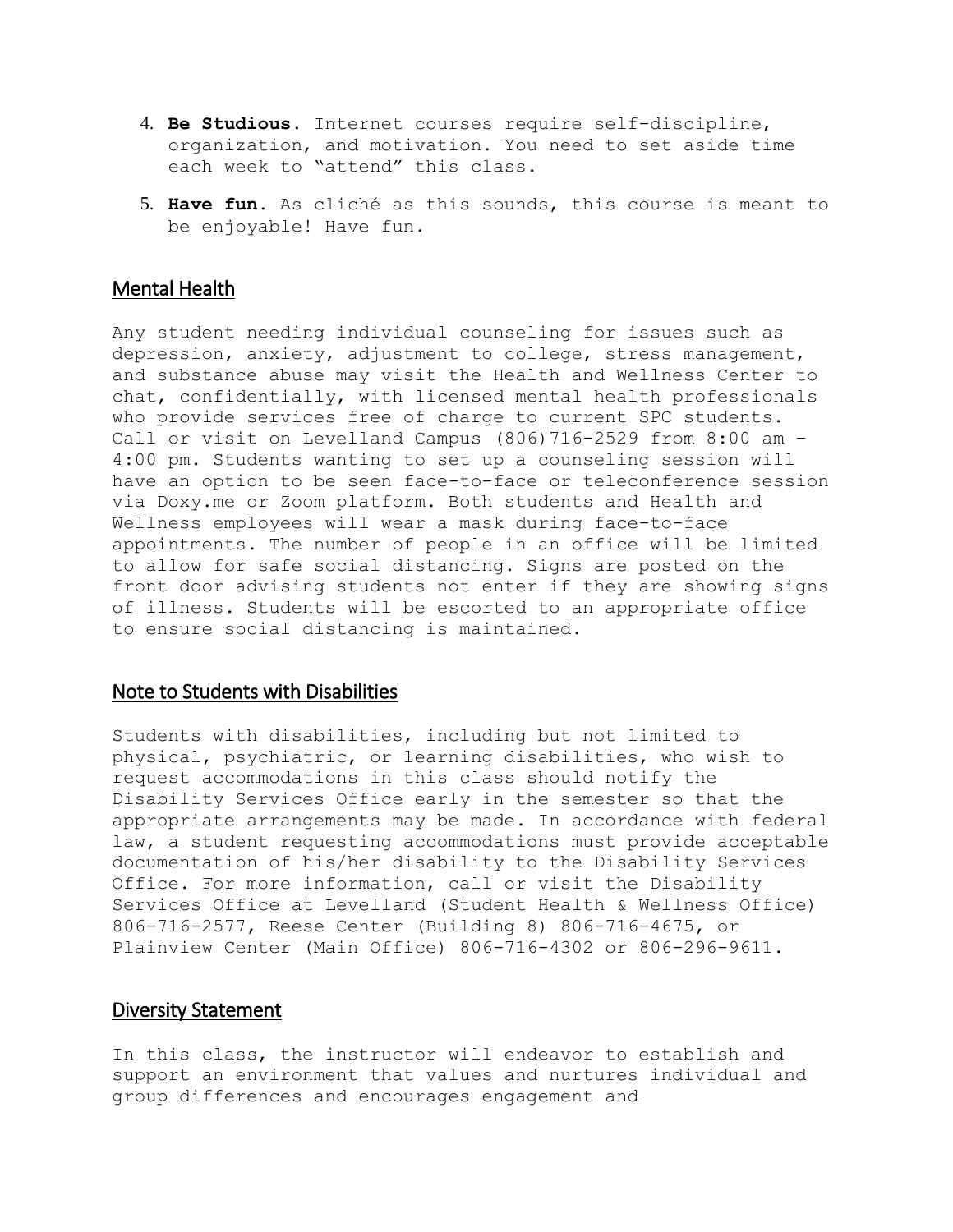interaction. Understanding and respecting multiple experiences and perspectives will serve to challenge and stimulate all participants to learn about others, about the larger world, and about themselves.

## Statement of Non-Discrimination

As your instructor, I do not discriminate on the basis of age, color, disability, ethnicity, gender, national origin, race, religion, sexual orientation or veteran status. You can find SPC's Non-Discrimination Policy Statement online.

**\*\*Note: The instructor reserves the right to modify the course syllabus, policies, and schedule at any point during the semester. Students will be notified of any changes.**

## Schedule

Note: This is **NOT** your homework calendar; it is a brief overview of the material the course will cover. This is a tentative schedule, so the course may deviate from this if I deem it necessary. There will be weekly readings and assignments. A new schedule will be handed out during Week 4.

*The Outsiders* **Reading Response due Sunday, September 19 by 11:59pm**

*The Catcher in the Rye* **Reading Response due Sunday, October 10 by 11:59pm** 

**Reading Response 3 due Sunday, October 24 21 by 11:59pm** 

**Reading Response 4 due Sunday, November 7 4 by 11:59pm**

**Reading Response 5 due Sunday, November 21 by 11:59pm**